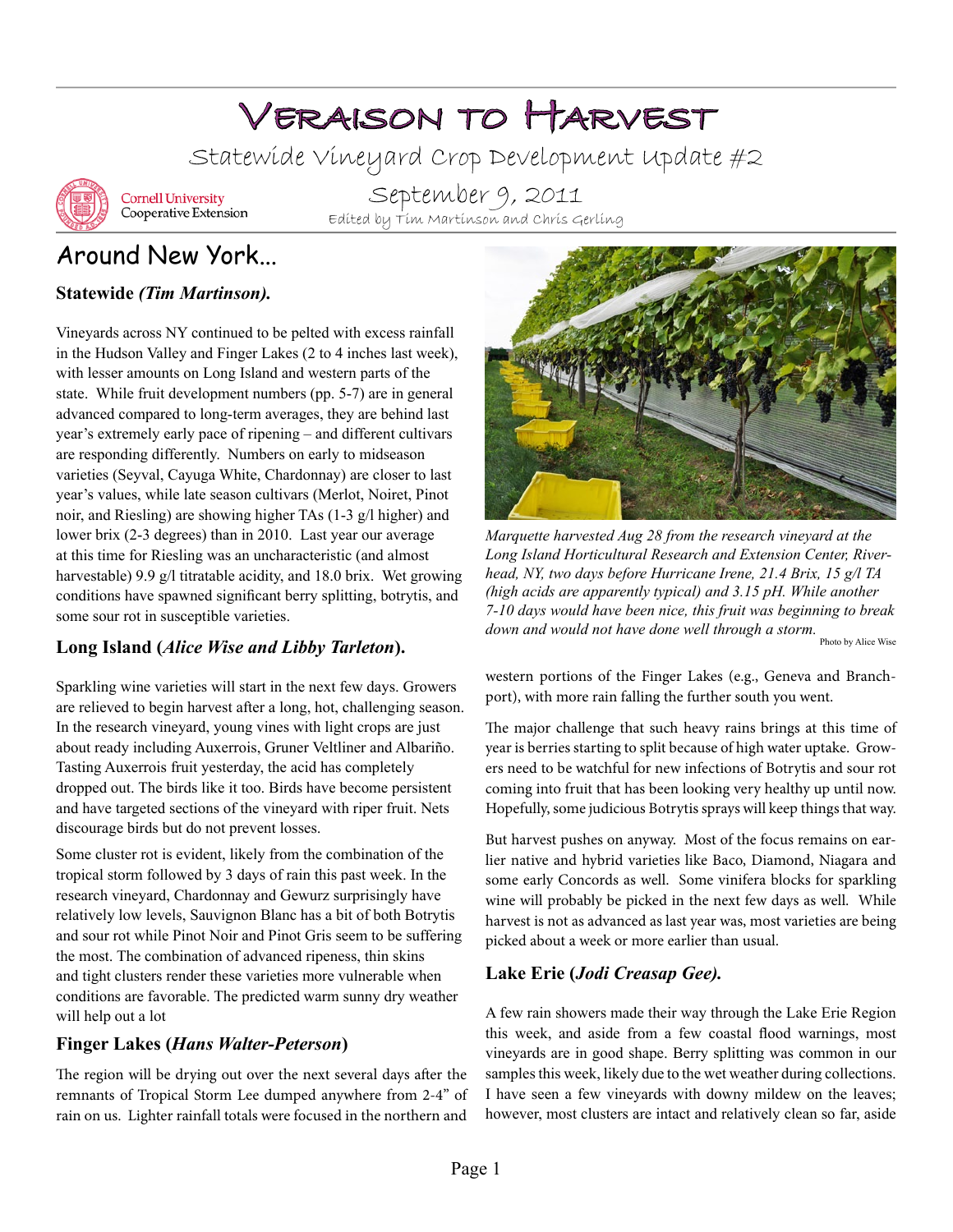from a few with powdery mildew. Hybrids continue to be harvested daily, and the larger processors have announced dates for opening plants for Niagara first, followed by Concord. The favorable weather during the first two weeks after veraíson helped with sugar accumulation, and, provided the next several days stay drier than is currently forecasted, Brix accumulation across the region should not be much of a problem in the next couple of weeks. The Niagara County grape region has been much drier than the rest of the region, accumulating no rain in July and only a few inches in August and September. Some growers report a few signs of drought stress, but overall, the crop appears to be in fairly good shape and average size.

In non-grape news, the hops at CLEREL were harvested on Friday, September 9.

#### **Hudson Valley (***Steven McKay & Steve Hoying)***.**

Excessive water continues to be the big problem in the Hudson Valley. The second tropical storm dumped additional water which kept some farmland and



*Heavy rainfall and saturated soils has lead to berry splitting in some vineyards* Photo by Hans Walter-Peterson

buildings flooded. The flooding problems have been worse in Ulster, Dutchess, and Orange Counties than in Columbia County. At the Hudson Valley lab, Merlot and Foch have been harvested and Seyval is ready. Whitecliff Vineyards reported harvesting Cayuga White in fairly good condition with about 3-4% rot losses.

Vignoles has a more extensive *botrytis* problem. Seyval is being picked since it is ripe, and like Traminette, it lacks flavor due to all the water. Chardonnay and Pinot Noir will be harvested soon for making sparkling wine. Growers feel that if it dries out, some of the later varieties may still be able to develop flavor. Currently flavor development has been a disappointment.

#### Lake Erie Concord Ripening Profile

#### *Terry Bates Cornell Lake Erie Research and Extension Laboratory*

Nine Concord vineyard sites were selected across the NY-PA Lake Erie Production Region with three sites along the Lake Erie shoreline (Lake Zone – Rt. 5), three along the Route 20 gravel bench (Bench Zone), and three along the escarpment with elevations above 900 feet (Escarpment Zone). Three crop loads were established at each site either through fruit thinning or pruning and weekly fruit samples are collected at each site and crop level. On September 6th, juice soluble solids ranged from 12.5 oBrix in Lake Zone vineyards to 15.2 oBrix in Bench Zone vineyards. As we get later into the ripening season, we are also starting to measure the effect of crop level on juice soluble solids accumulation. The dashed lines with higher oBrix represent vines with lower crop size (and we will know exact yield levels at harvest).

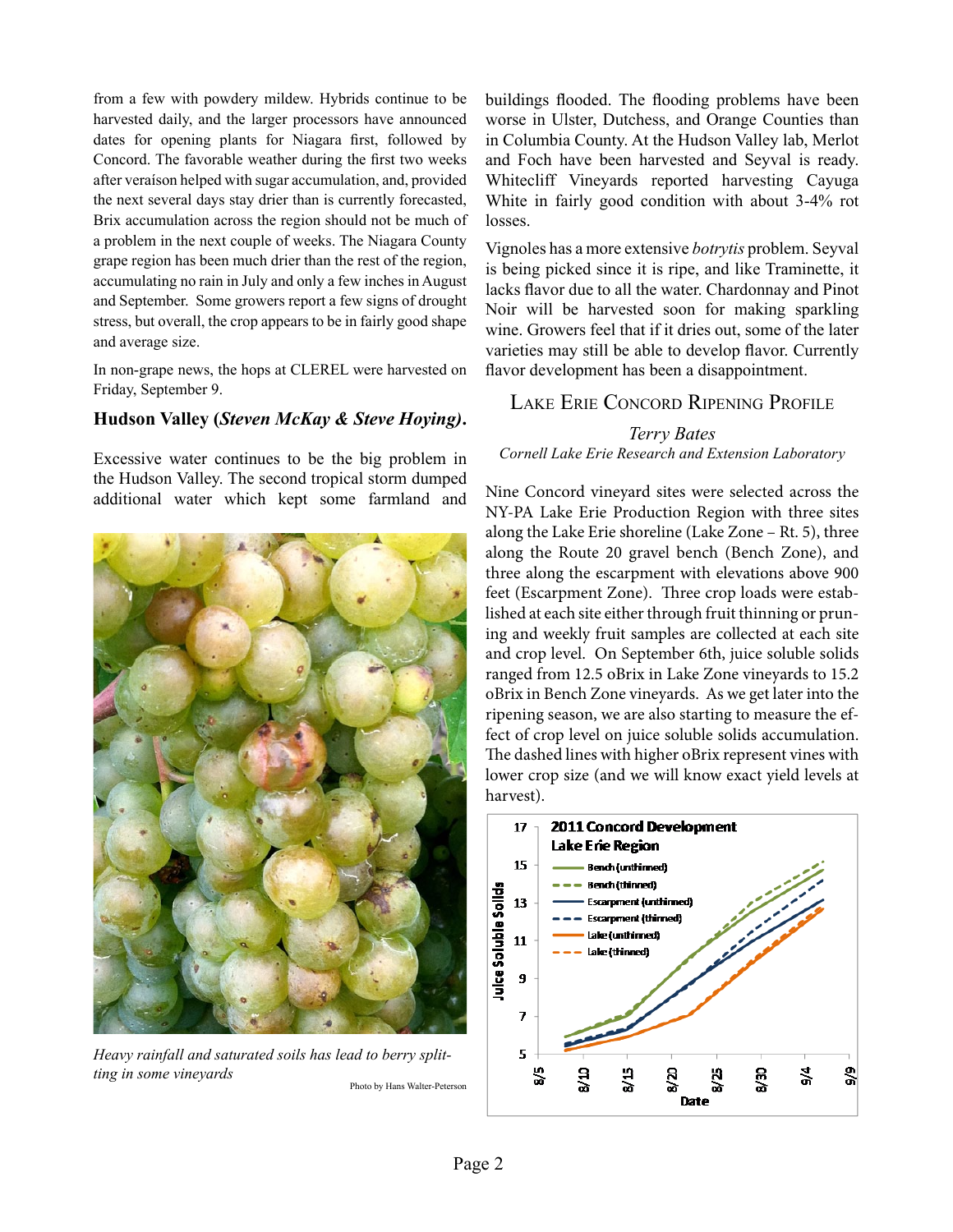#### Early YAN Measurements to Plan NUTRIENT ADDITIONS

*Mark Nisbet Graduate Research Assistant Chris Gerling Enology Extension Associate Tim Martinson Viticulture Extension Associate*

Winemakers – particularly at small wineries – often lack the resources and equipment to measure Yeast Assimilable Nitrogen (YAN) at harvest to plan nutrient additions. Sending samples taken at harvest to a service lab and waiting for results during the busy crush season can be equally inconvenient. Results from our first year of a three-year YAN project suggest that YAN at harvest can be predicted by samples collected two to three weeks before harvest – allowing winemakers to plan ahead based on early sample analysis results.

**Importance of YAN.** Nitrogen is a major macro-nutrient required by yeast for a successful fermentation. It is basically impossible to predict or estimate the amount of nitrogen in juice or must from standard fruit maturity indices (brix, pH, TA). A measurement of amino



**Results from 2010.** Last year we began a study in Riesling grapes to see if yeast assimilable nitrogen (YAN) could be predicted two weeks prior to harvest. Our early results were promising. Using data collected from 77 sites around New York State, we saw a strong correlation between YAN at harvest and the pre-harvest values. In 2010, we found that YAN in Riesling generally decreased during the two weeks prior to harvest (**Figure 1**).

This information can be helpful information for wine makers for two reasons:

1. The average Harvest YAN for Riesling grapes was 91 mg/L – well below the recommended minimum concentration of 140 mg/L. These results suggest a need for supplementation in most samples. (See *[Project Focus: Improving management](http://www.cals.cornell.edu/cals/grapesandwine/veraison-to-harvest/upload/Veraison-to-Harvest-2010-6.pdf) [options forYAN in the vineyard and winery](http://www.cals.cornell.edu/cals/grapesandwine/veraison-to-harvest/upload/Veraison-to-Harvest-2010-6.pdf)* in last year's *Veraison to Harvest #6.*

> 2. A sample taken two weeks before harvest can provide a pretty good estimate of final YAN. These estimates can be used to develop a plan for YAN supplementation.

> Example: If a sample taken 2 weeks prior to harvest has a YAN of 100 mg/L, the harvest concentration will likely be about 89 mg/L. With this information a winemaker could develop a supplementation plan and know she would need to make additions in the 50-100 mg/L range. Keep in mind that this was the first year of a 3 year study and we are continuing to sample YAN in Riesling this year.



*Figure 1. Relationship betweenpre-harvest YAN, measured 2 wk before harvest in 2010, and YAN at Harvest in samples taken from 77 Riesling blocks.*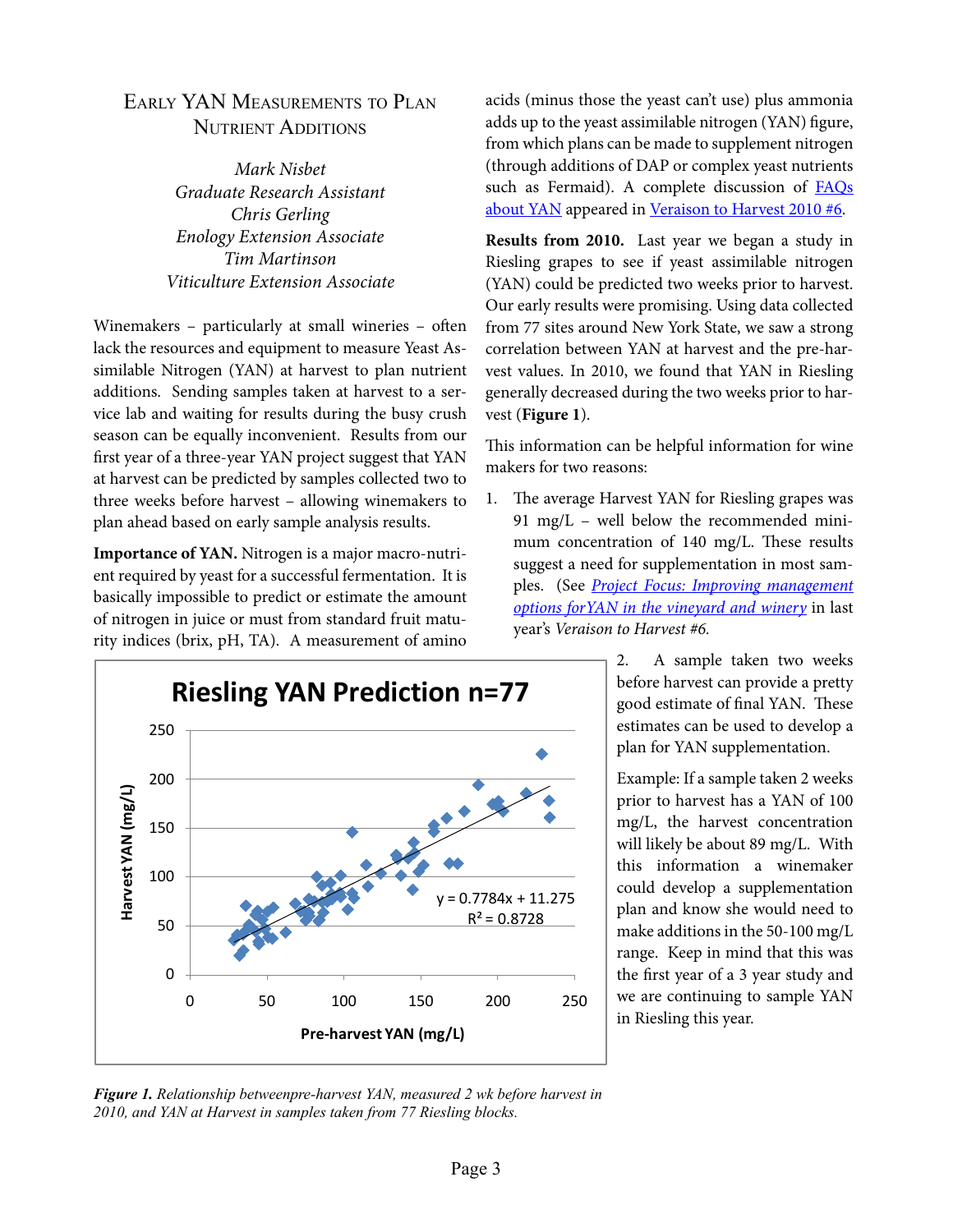**Does this work in other varieties?** Because we monitored YAN throughout the season last year we have YAN prediction data from smaller data sets on other varieties. The accompanying graphs (Figures 2-5) are all based on data collected from the *Veraison to Harvest* newsletter in 2010. Remembering that these trends are based on only one year of data and a very small number of samples, the graphs show that changes in YAN are very different among different grape varieties. In Cabernet Franc, for example, our data showed a decrease in YAN in the two weeks prior to harvest. Chardonnay, however, actually increased in some samples. In all varieties we saw a lot of variation in YAN values at harvest so if you make prophylactic additions it can be difficult to judge how much to add without taking a measurement.

If you don't have the equipment to measure YAN in the winery there are at least a couple of option for external testing.

#### YAN ANALYTICAL SERVICES

The NYS Wine Analysis Lab provides YAN analysis, for more information and sample submission:

[http://grapesandwine.cals.cornell.edu/outreach/nys](http://grapesandwine.cals.cornell.edu/outreach/nys-analytical-lab.cfm)[analytical-lab.cfm](http://grapesandwine.cals.cornell.edu/outreach/nys-analytical-lab.cfm)

Another option is Dairy One in Ithaca. Information about their services can be found at:

<http://www.dairyone.com/default.htm>

*Funding for this project was provided by the USDA Federal Formula Funds Grants program* 



*Figure 2 Pre-harvest and harvest YAN measurements from 7 Cabernet Franc vineyards in 2010.*



*Figure 3 Pre-harvest and harvest YAN measurements from 6 Chardonnay vineyards in 2010.*



*Figure 4 Pre-harvest and harvest YAN measurements from 5 Traminette vineyards in 2010.*



*Figure 5. Pre-harvest and harvest YAN measurements from 5 Noiret vineyards in 2010.*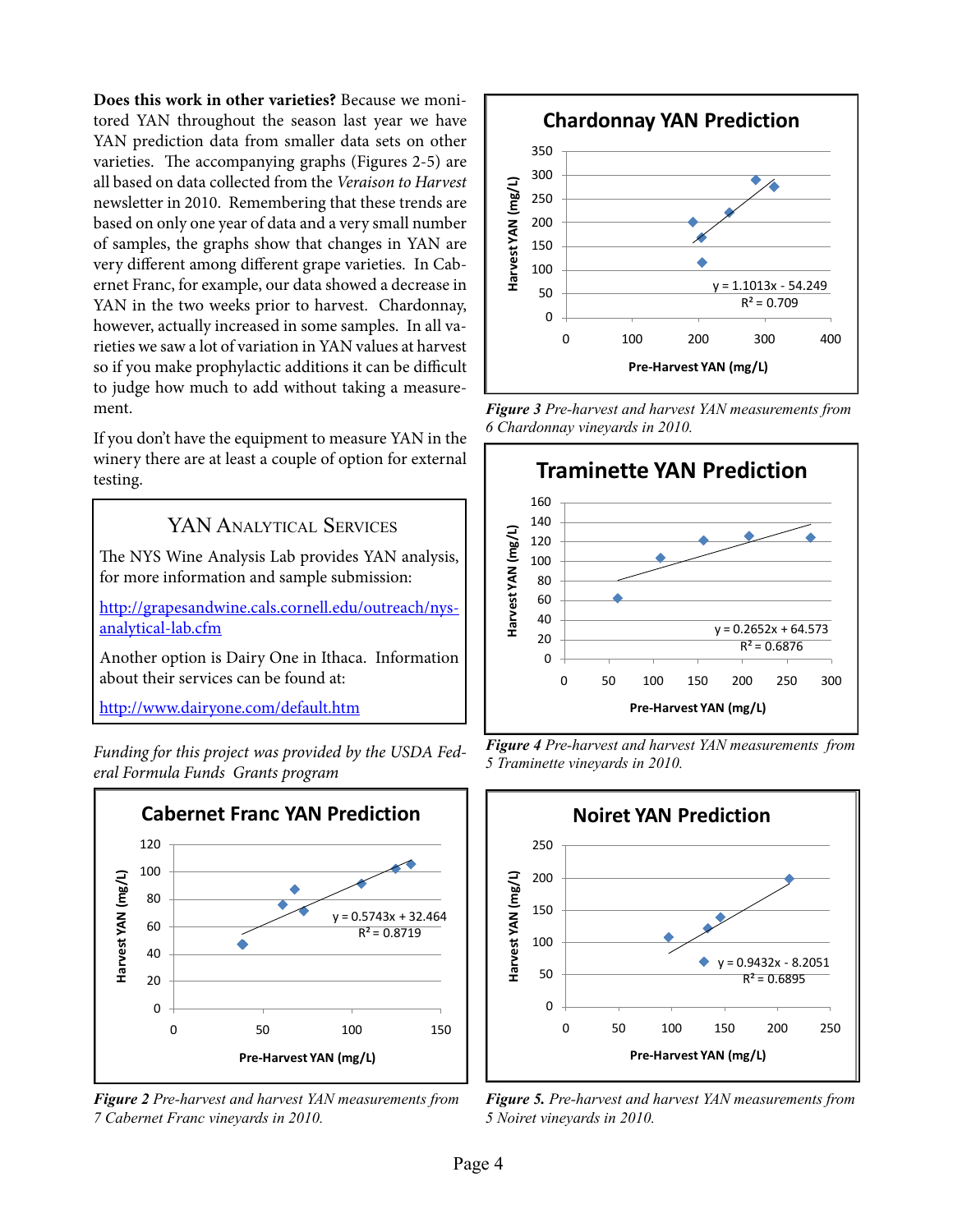## FRUIT MATURATION REPORT - 9/9/2011

Samples reported here were collected on **Tuesday and Wednesday September 6 and 7.** This week we have samples from all four regions (Finger Lakes, Lake Erie, Long Island, Hudson Valley. Please note: Previous sample averages reflect **only** samples from the limited set we sampled last week. Where appropriate, sample data from 2010, averaged over all sites is included. Tables from 2010 are archived at http://grapesandwine.cals.cornell.edu/cals/grapesandwine/veraison-to-harvest/2010.cfm.

We are again reporting berry weight, brix, titratable acidity and pH, and yeast assimilable nitrogen (YAN), as part of a joint project with Anna Katharine Mansfield and Lailiang Cheng. Graduate student Mark Nisbit is running the YAN assays as part of his Ph D project, and other students from the Enology lab are running samples (details in later issue) . - TEM

#### **Cabernet Franc**

| 2.94<br><b>FL</b><br>9/6/2011<br>W Seneca<br>1.43.<br>16.8<br>.10.4.<br>24.<br>59<br>FL.<br>9/6/2011<br>1.52<br>15.4<br>3.12<br>8.0<br>W Cayuga<br>HV.<br>3.36<br>9.0<br>173<br>9/6/2011<br>1.55<br>14.5<br>HV Lab<br>LE<br>Portland<br>169<br>9/6/2011<br>1.72<br>2.91<br>15.6<br>13.5<br>9/6/2011<br>15.1<br>3.08<br>10.8<br>106<br>Average<br>1.55<br>8/29/2011<br>1.35<br>13.2<br>2.79<br>17.8<br>98.7<br><b>Prev Sample</b><br>'10 Average<br>9/08/10<br>1.45<br>10.2<br>80<br>17.0<br>3.41<br>Catawba<br><b>Region</b><br><b>Harvest Date</b><br><b>Description</b><br>Ber. Wt. g.<br>% Brix<br>pH<br>TA g/L<br><b>FL</b><br>9/6/2011<br>14.2<br>2.76<br>17.3<br>82<br>W Cayuga<br>2.48<br><b>Prev Sample</b><br>116.3<br>8/29/2011<br>W Cayuga<br>2.52<br>12.6<br>2.58<br>27.8<br>'10 Sample<br>15.0<br>165<br>9/6/2010<br>W Cayuga<br>2.27<br>3.17<br>14.5<br><b>Cayuga White</b><br>% Brix<br>YAN (ppm)<br><b>Harvest Date</b><br>Ber. Wt. g.<br>pH<br>TA g/L<br><b>Region</b><br><b>Description</b><br><b>Finger Lakes</b><br>9/6/2011<br>W Keuka<br>2.73<br>15.0<br>2.97<br>10.9<br>158<br>9/6/2011<br>2.26<br>7.6<br>243<br><b>Finger Lakes</b><br>W Cayuga<br>15.9<br>3.13<br>9/6/2011<br>2.50<br>9.3<br>201<br>15.5<br>3.05<br>Average<br><b>Previous Sample</b><br>8/30/2011<br>2.22<br>14.3<br>2.87<br>12.2<br>151.9<br>'10 Sample<br>8/30/10<br>2.91<br>12.1<br>201<br>15.4<br>3.3<br>Chardonnay<br>YAN (ppm)<br><b>Harvest Date</b><br><b>Description</b><br>Ber. Wt. g.<br>% Brix<br>TA g/L<br><b>Region</b><br>pH<br><b>Finger Lakes</b><br>9/6/2011<br>W Seneca<br>1.56<br>18.3<br>3.14<br>8.4<br>67<br><b>Finger Lakes</b><br>9/6/2011<br>W Cayuga<br>1.41<br>17.8<br>3.18<br>8.0<br>156<br><b>Hudson Valley</b><br>9/6/2011<br>HV Lab<br>1.42<br>9.2<br>365<br>15.7<br>3.49<br>8.5<br>322<br><b>Hudson Valley</b><br>9/6/2011<br><b>Hudson Valley</b><br>1.59<br>15.9<br>3.29<br>Long Island<br>9/6/2011<br>North Fork S<br>1.83<br>15.4<br>3.32<br>10.0<br>267<br>9/6/2011<br>1.56<br>16.6<br>3.28<br>235<br>Average<br>8.8<br><b>Prev Sample</b><br>8/29/2011<br>1.35<br>98.7<br>16.2<br>3.01<br>9.7<br>227<br>'10 Average<br>9/07/2010<br>1.45<br>20.4<br>3.63<br>7.3<br><b>Chenin blanc</b><br>Ber. Wt. g.<br>% Brix<br><b>YAN (ppm)</b><br><b>Region</b><br><b>Harvest Date</b><br><b>Description</b><br>pH<br>TA g/L<br>9/6/2011<br>North Fork N<br>1.92<br>13.0<br>3.10<br>12.8<br>119<br>Long Island | <b>Region</b>      | <b>Harvest Date</b> | <b>Description</b> | Ber. Wt. g. % Brix |  | pH | TA g/L | <b>YAN (ppm)</b> |
|-------------------------------------------------------------------------------------------------------------------------------------------------------------------------------------------------------------------------------------------------------------------------------------------------------------------------------------------------------------------------------------------------------------------------------------------------------------------------------------------------------------------------------------------------------------------------------------------------------------------------------------------------------------------------------------------------------------------------------------------------------------------------------------------------------------------------------------------------------------------------------------------------------------------------------------------------------------------------------------------------------------------------------------------------------------------------------------------------------------------------------------------------------------------------------------------------------------------------------------------------------------------------------------------------------------------------------------------------------------------------------------------------------------------------------------------------------------------------------------------------------------------------------------------------------------------------------------------------------------------------------------------------------------------------------------------------------------------------------------------------------------------------------------------------------------------------------------------------------------------------------------------------------------------------------------------------------------------------------------------------------------------------------------------------------------------------------------------------------------------------------------------------------------------------------------------------------------------------------------------------------------------------------------------------------------------------------------------------------------------------------------------------------------------------------------|--------------------|---------------------|--------------------|--------------------|--|----|--------|------------------|
|                                                                                                                                                                                                                                                                                                                                                                                                                                                                                                                                                                                                                                                                                                                                                                                                                                                                                                                                                                                                                                                                                                                                                                                                                                                                                                                                                                                                                                                                                                                                                                                                                                                                                                                                                                                                                                                                                                                                                                                                                                                                                                                                                                                                                                                                                                                                                                                                                                     |                    |                     |                    |                    |  |    |        |                  |
|                                                                                                                                                                                                                                                                                                                                                                                                                                                                                                                                                                                                                                                                                                                                                                                                                                                                                                                                                                                                                                                                                                                                                                                                                                                                                                                                                                                                                                                                                                                                                                                                                                                                                                                                                                                                                                                                                                                                                                                                                                                                                                                                                                                                                                                                                                                                                                                                                                     |                    |                     |                    |                    |  |    |        |                  |
|                                                                                                                                                                                                                                                                                                                                                                                                                                                                                                                                                                                                                                                                                                                                                                                                                                                                                                                                                                                                                                                                                                                                                                                                                                                                                                                                                                                                                                                                                                                                                                                                                                                                                                                                                                                                                                                                                                                                                                                                                                                                                                                                                                                                                                                                                                                                                                                                                                     |                    |                     |                    |                    |  |    |        |                  |
|                                                                                                                                                                                                                                                                                                                                                                                                                                                                                                                                                                                                                                                                                                                                                                                                                                                                                                                                                                                                                                                                                                                                                                                                                                                                                                                                                                                                                                                                                                                                                                                                                                                                                                                                                                                                                                                                                                                                                                                                                                                                                                                                                                                                                                                                                                                                                                                                                                     |                    |                     |                    |                    |  |    |        |                  |
|                                                                                                                                                                                                                                                                                                                                                                                                                                                                                                                                                                                                                                                                                                                                                                                                                                                                                                                                                                                                                                                                                                                                                                                                                                                                                                                                                                                                                                                                                                                                                                                                                                                                                                                                                                                                                                                                                                                                                                                                                                                                                                                                                                                                                                                                                                                                                                                                                                     |                    |                     |                    |                    |  |    |        |                  |
|                                                                                                                                                                                                                                                                                                                                                                                                                                                                                                                                                                                                                                                                                                                                                                                                                                                                                                                                                                                                                                                                                                                                                                                                                                                                                                                                                                                                                                                                                                                                                                                                                                                                                                                                                                                                                                                                                                                                                                                                                                                                                                                                                                                                                                                                                                                                                                                                                                     |                    |                     |                    |                    |  |    |        |                  |
|                                                                                                                                                                                                                                                                                                                                                                                                                                                                                                                                                                                                                                                                                                                                                                                                                                                                                                                                                                                                                                                                                                                                                                                                                                                                                                                                                                                                                                                                                                                                                                                                                                                                                                                                                                                                                                                                                                                                                                                                                                                                                                                                                                                                                                                                                                                                                                                                                                     |                    |                     |                    |                    |  |    |        |                  |
|                                                                                                                                                                                                                                                                                                                                                                                                                                                                                                                                                                                                                                                                                                                                                                                                                                                                                                                                                                                                                                                                                                                                                                                                                                                                                                                                                                                                                                                                                                                                                                                                                                                                                                                                                                                                                                                                                                                                                                                                                                                                                                                                                                                                                                                                                                                                                                                                                                     |                    |                     |                    |                    |  |    |        | <b>YAN (ppm)</b> |
|                                                                                                                                                                                                                                                                                                                                                                                                                                                                                                                                                                                                                                                                                                                                                                                                                                                                                                                                                                                                                                                                                                                                                                                                                                                                                                                                                                                                                                                                                                                                                                                                                                                                                                                                                                                                                                                                                                                                                                                                                                                                                                                                                                                                                                                                                                                                                                                                                                     |                    |                     |                    |                    |  |    |        |                  |
|                                                                                                                                                                                                                                                                                                                                                                                                                                                                                                                                                                                                                                                                                                                                                                                                                                                                                                                                                                                                                                                                                                                                                                                                                                                                                                                                                                                                                                                                                                                                                                                                                                                                                                                                                                                                                                                                                                                                                                                                                                                                                                                                                                                                                                                                                                                                                                                                                                     |                    |                     |                    |                    |  |    |        |                  |
|                                                                                                                                                                                                                                                                                                                                                                                                                                                                                                                                                                                                                                                                                                                                                                                                                                                                                                                                                                                                                                                                                                                                                                                                                                                                                                                                                                                                                                                                                                                                                                                                                                                                                                                                                                                                                                                                                                                                                                                                                                                                                                                                                                                                                                                                                                                                                                                                                                     |                    |                     |                    |                    |  |    |        |                  |
|                                                                                                                                                                                                                                                                                                                                                                                                                                                                                                                                                                                                                                                                                                                                                                                                                                                                                                                                                                                                                                                                                                                                                                                                                                                                                                                                                                                                                                                                                                                                                                                                                                                                                                                                                                                                                                                                                                                                                                                                                                                                                                                                                                                                                                                                                                                                                                                                                                     |                    |                     |                    |                    |  |    |        |                  |
|                                                                                                                                                                                                                                                                                                                                                                                                                                                                                                                                                                                                                                                                                                                                                                                                                                                                                                                                                                                                                                                                                                                                                                                                                                                                                                                                                                                                                                                                                                                                                                                                                                                                                                                                                                                                                                                                                                                                                                                                                                                                                                                                                                                                                                                                                                                                                                                                                                     |                    |                     |                    |                    |  |    |        |                  |
|                                                                                                                                                                                                                                                                                                                                                                                                                                                                                                                                                                                                                                                                                                                                                                                                                                                                                                                                                                                                                                                                                                                                                                                                                                                                                                                                                                                                                                                                                                                                                                                                                                                                                                                                                                                                                                                                                                                                                                                                                                                                                                                                                                                                                                                                                                                                                                                                                                     |                    |                     |                    |                    |  |    |        |                  |
|                                                                                                                                                                                                                                                                                                                                                                                                                                                                                                                                                                                                                                                                                                                                                                                                                                                                                                                                                                                                                                                                                                                                                                                                                                                                                                                                                                                                                                                                                                                                                                                                                                                                                                                                                                                                                                                                                                                                                                                                                                                                                                                                                                                                                                                                                                                                                                                                                                     |                    |                     |                    |                    |  |    |        |                  |
|                                                                                                                                                                                                                                                                                                                                                                                                                                                                                                                                                                                                                                                                                                                                                                                                                                                                                                                                                                                                                                                                                                                                                                                                                                                                                                                                                                                                                                                                                                                                                                                                                                                                                                                                                                                                                                                                                                                                                                                                                                                                                                                                                                                                                                                                                                                                                                                                                                     |                    |                     |                    |                    |  |    |        |                  |
|                                                                                                                                                                                                                                                                                                                                                                                                                                                                                                                                                                                                                                                                                                                                                                                                                                                                                                                                                                                                                                                                                                                                                                                                                                                                                                                                                                                                                                                                                                                                                                                                                                                                                                                                                                                                                                                                                                                                                                                                                                                                                                                                                                                                                                                                                                                                                                                                                                     |                    |                     |                    |                    |  |    |        |                  |
|                                                                                                                                                                                                                                                                                                                                                                                                                                                                                                                                                                                                                                                                                                                                                                                                                                                                                                                                                                                                                                                                                                                                                                                                                                                                                                                                                                                                                                                                                                                                                                                                                                                                                                                                                                                                                                                                                                                                                                                                                                                                                                                                                                                                                                                                                                                                                                                                                                     |                    |                     |                    |                    |  |    |        |                  |
|                                                                                                                                                                                                                                                                                                                                                                                                                                                                                                                                                                                                                                                                                                                                                                                                                                                                                                                                                                                                                                                                                                                                                                                                                                                                                                                                                                                                                                                                                                                                                                                                                                                                                                                                                                                                                                                                                                                                                                                                                                                                                                                                                                                                                                                                                                                                                                                                                                     |                    |                     |                    |                    |  |    |        |                  |
|                                                                                                                                                                                                                                                                                                                                                                                                                                                                                                                                                                                                                                                                                                                                                                                                                                                                                                                                                                                                                                                                                                                                                                                                                                                                                                                                                                                                                                                                                                                                                                                                                                                                                                                                                                                                                                                                                                                                                                                                                                                                                                                                                                                                                                                                                                                                                                                                                                     |                    |                     |                    |                    |  |    |        |                  |
|                                                                                                                                                                                                                                                                                                                                                                                                                                                                                                                                                                                                                                                                                                                                                                                                                                                                                                                                                                                                                                                                                                                                                                                                                                                                                                                                                                                                                                                                                                                                                                                                                                                                                                                                                                                                                                                                                                                                                                                                                                                                                                                                                                                                                                                                                                                                                                                                                                     |                    |                     |                    |                    |  |    |        |                  |
|                                                                                                                                                                                                                                                                                                                                                                                                                                                                                                                                                                                                                                                                                                                                                                                                                                                                                                                                                                                                                                                                                                                                                                                                                                                                                                                                                                                                                                                                                                                                                                                                                                                                                                                                                                                                                                                                                                                                                                                                                                                                                                                                                                                                                                                                                                                                                                                                                                     |                    |                     |                    |                    |  |    |        |                  |
|                                                                                                                                                                                                                                                                                                                                                                                                                                                                                                                                                                                                                                                                                                                                                                                                                                                                                                                                                                                                                                                                                                                                                                                                                                                                                                                                                                                                                                                                                                                                                                                                                                                                                                                                                                                                                                                                                                                                                                                                                                                                                                                                                                                                                                                                                                                                                                                                                                     |                    |                     |                    |                    |  |    |        |                  |
|                                                                                                                                                                                                                                                                                                                                                                                                                                                                                                                                                                                                                                                                                                                                                                                                                                                                                                                                                                                                                                                                                                                                                                                                                                                                                                                                                                                                                                                                                                                                                                                                                                                                                                                                                                                                                                                                                                                                                                                                                                                                                                                                                                                                                                                                                                                                                                                                                                     |                    |                     |                    |                    |  |    |        |                  |
|                                                                                                                                                                                                                                                                                                                                                                                                                                                                                                                                                                                                                                                                                                                                                                                                                                                                                                                                                                                                                                                                                                                                                                                                                                                                                                                                                                                                                                                                                                                                                                                                                                                                                                                                                                                                                                                                                                                                                                                                                                                                                                                                                                                                                                                                                                                                                                                                                                     |                    |                     |                    |                    |  |    |        |                  |
|                                                                                                                                                                                                                                                                                                                                                                                                                                                                                                                                                                                                                                                                                                                                                                                                                                                                                                                                                                                                                                                                                                                                                                                                                                                                                                                                                                                                                                                                                                                                                                                                                                                                                                                                                                                                                                                                                                                                                                                                                                                                                                                                                                                                                                                                                                                                                                                                                                     |                    |                     |                    |                    |  |    |        |                  |
|                                                                                                                                                                                                                                                                                                                                                                                                                                                                                                                                                                                                                                                                                                                                                                                                                                                                                                                                                                                                                                                                                                                                                                                                                                                                                                                                                                                                                                                                                                                                                                                                                                                                                                                                                                                                                                                                                                                                                                                                                                                                                                                                                                                                                                                                                                                                                                                                                                     |                    |                     |                    |                    |  |    |        |                  |
|                                                                                                                                                                                                                                                                                                                                                                                                                                                                                                                                                                                                                                                                                                                                                                                                                                                                                                                                                                                                                                                                                                                                                                                                                                                                                                                                                                                                                                                                                                                                                                                                                                                                                                                                                                                                                                                                                                                                                                                                                                                                                                                                                                                                                                                                                                                                                                                                                                     |                    |                     |                    |                    |  |    |        |                  |
|                                                                                                                                                                                                                                                                                                                                                                                                                                                                                                                                                                                                                                                                                                                                                                                                                                                                                                                                                                                                                                                                                                                                                                                                                                                                                                                                                                                                                                                                                                                                                                                                                                                                                                                                                                                                                                                                                                                                                                                                                                                                                                                                                                                                                                                                                                                                                                                                                                     | <b>Prev Sample</b> |                     |                    |                    |  |    |        | $\blacksquare$   |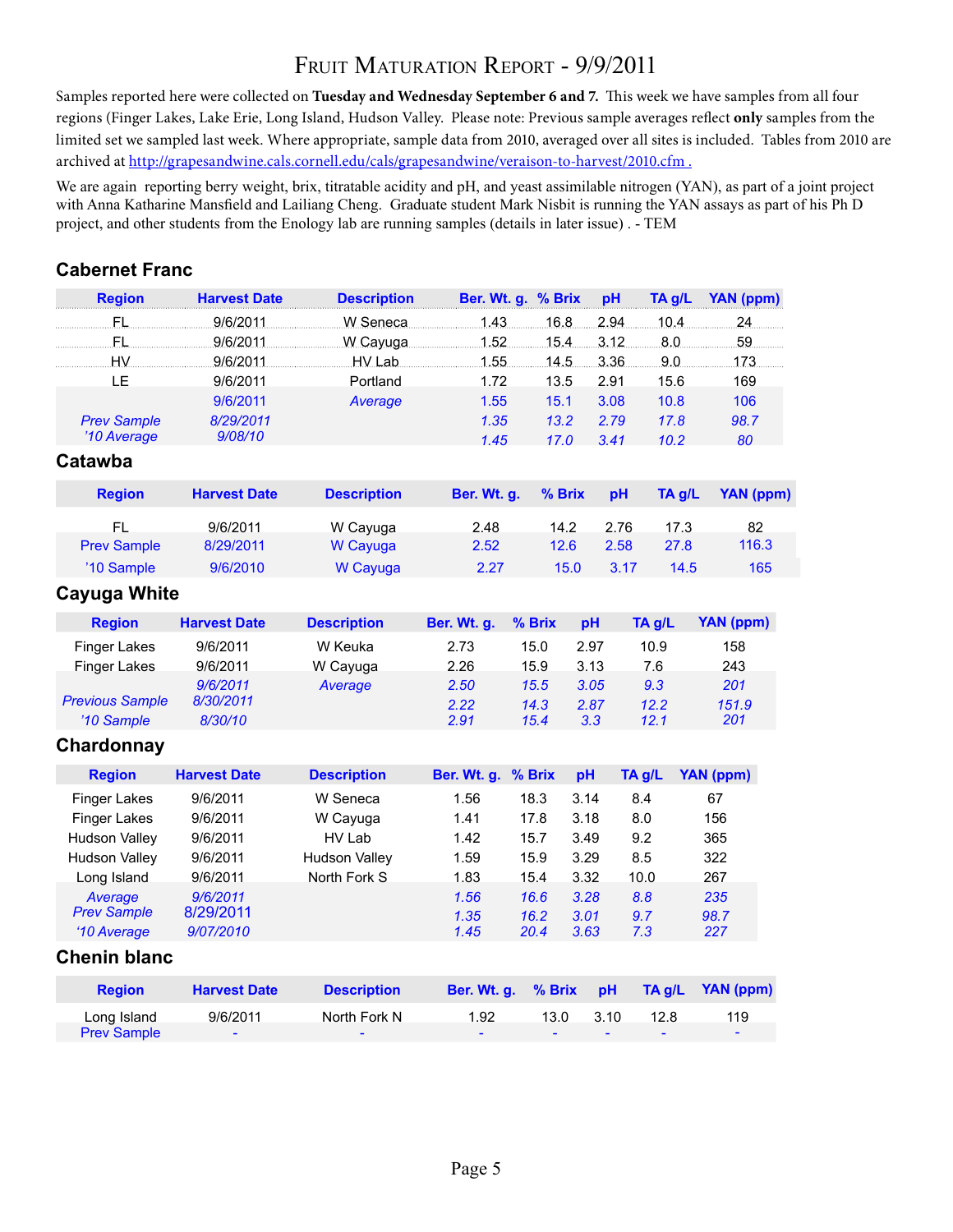### **Concord**

| <b>Region</b>                     | <b>Harvest Date</b>    | <b>Description</b>   | Ber. Wt. g.  | % Brix       | pH           | TA g/L           | <b>YAN (ppm)</b> |
|-----------------------------------|------------------------|----------------------|--------------|--------------|--------------|------------------|------------------|
| <b>Finger Lakes</b>               | 9/6/2011               | W Keuka              | 2.45         | 13.0         | 3.06         | 11.1             | 208              |
| Lake Erie                         | 9/6/2011               | Portland             | 3.25         | 13.5         | 3.06         | 11.2             | 258              |
| Average                           | 9/6/2011               |                      | 2.85         | 13.3         | 3.06         | 11.1             | 233              |
| <b>Prev Sample</b>                | 8/30/2011              |                      | 2.99         | 12.1         | 2.85         | 17.0             | 222              |
| '10 Sample                        | 9/7//2010              |                      | 3.01         | 14.6         | 3.38         | 8.5              | 109              |
| Lemberger                         |                        |                      |              |              |              |                  |                  |
| <b>Region</b>                     | <b>Harvest Date</b>    | <b>Description</b>   | Ber. Wt. g.  | % Brix       | pH           | TA g/L           | <b>YAN (ppm)</b> |
| <b>Finger Lakes</b>               | 9/6/2011               | E Keuka              | 1.41         | 20.5         | 3.00         | 8.2              | 113              |
| <b>Finger Lakes</b>               |                        | W Seneca             | 1.59         | 19.1         | 3.23         | 6.6              | 212              |
| Average<br><b>Prev. Sample</b>    | 9/6/2011<br>8/29/2011  |                      | 1.50         | 19.8         | 3.12         | 7.4              | 162              |
| '10 Sample                        | 9/7/2010               | <b>W</b> Seneca      | 1.35<br>2.01 | 18.6         | 2.93         | 9.8              | 98.7<br>46       |
| <b>Malbec</b>                     |                        |                      |              | 20.5         | 3.36         | 8.6              |                  |
|                                   |                        |                      |              |              |              |                  |                  |
| <b>Region</b>                     | <b>Harvest Date</b>    | <b>Description</b>   | Ber. Wt. g.  | % Brix       | TA g/L<br>pH | <b>YAN (ppm)</b> |                  |
| Long Island<br><b>Prev Sample</b> | 9/6/2011               | North Fork S         | 2.11         | 14.7         | 3.29<br>11.4 | 269              |                  |
|                                   |                        |                      |              |              |              |                  |                  |
| <b>Merlot</b>                     |                        |                      |              |              |              |                  |                  |
| <b>Region</b>                     | <b>Harvest Date</b>    | <b>Description</b>   | Ber. Wt. g.  | % Brix       | pH           | TA g/L           | <b>YAN (ppm)</b> |
| Hudson V                          | 9/6/2011               | HV Lab               | 1.55         | 14.0         | 3.51         | 9.6              | 209              |
| Long Island                       | 9/6/2011               | North Fork S         | 1.84         | 16.2         | 3.49         | 7.0              | 180              |
| Average                           |                        |                      | 1.69         | 15.1         | 3.50         | 8.3              | 195              |
| <b>Prev Sample</b><br>'10 Sample  | 8/30/2011<br>9/7//2010 |                      | 1.66         | 19.9         | 4.05         | 4.9              | 162              |
|                                   |                        |                      |              |              |              |                  |                  |
| <b>Niagara</b>                    |                        |                      |              |              |              |                  |                  |
| <b>Region</b>                     | <b>Harvest Date</b>    | <b>Description</b>   | Ber. Wt. g.  | % Brix       | pH           | TA g/L           | <b>YAN (ppm)</b> |
| Lake Erie                         | 9/6/2011               | Portland             | 3.89         | 14.2         | 3.06         | 8.8              | 144              |
| <b>Prev Sample</b>                | 8/30/2011              | Portland             | 3.61         | 12.7         | 2.88         | 12.1             | 150.3            |
| <b>Noiret</b>                     |                        |                      |              |              |              |                  |                  |
| <b>Region</b>                     | <b>Harvest Date</b>    | <b>Description</b>   | Ber. Wt. g.  | % Brix       | pH           | TA g/L           | YAN (ppm)        |
| <b>Hudson Vallev</b>              | 9/6/2011               | HV Lab               | 1.62         | 15.7         | 3.50         | 10.0             | 195              |
| <b>Hudson Valley</b>              | 9/6/2011               | W HV                 | 1.59         | 16.6         | 3.08         | 14.2             | 126              |
| Lake Erie                         |                        | <b>Ripley</b>        | 1.68         | 17.3         | 3.11         | 10.5             | 248              |
| Average                           | 9/6/2011               |                      | 1.63         | 16.5         | 3.23         | 11.6             | 189              |
| <b>Prev Sample</b>                | 8/30/2011              | <b>Ripley</b>        | 1.63         | 15.9         | 2.86         | 12.6             | 215              |
| '10 Average<br><b>Pinot Noir</b>  | 9/7/2010               |                      | 1.67         | 18.3         | 3.41         | 8.8              | 133              |
|                                   |                        |                      |              |              |              |                  |                  |
| <b>Region</b>                     | <b>Harvest Date</b>    | <b>Description</b>   | Ber. Wt. g.  | % Brix       | pH           | TA g/L           | <b>YAN (ppm)</b> |
| <b>Finger Lakes</b>               | 9/6/2011               | E Seneca             | 1.36         | 18.5         | 3.41         | 6.9.             | 173              |
| Hudson Valley                     | 9/6/2011               | HV Lab               | 1.87         | 15.5         | 3.38         | 11.8             | 283              |
| <b>Hudson Valley</b>              | 9/6/2011               | <b>Hudson Valley</b> | 1.31         | 15.8         | 3.34         | 10.8             | 270              |
| <b>Prev Sample</b>                |                        | Average              | 1.51         | 16.6         | 3.38         | 9.8              | 242              |
| '10 Average                       | 8/29/2011<br>9/7/2010  | <b>E</b> Seneca      | 1.11<br>1.25 | 15.4<br>22.7 | 2.98<br>3.79 | 10.2<br>6.8      | 56.4<br>218      |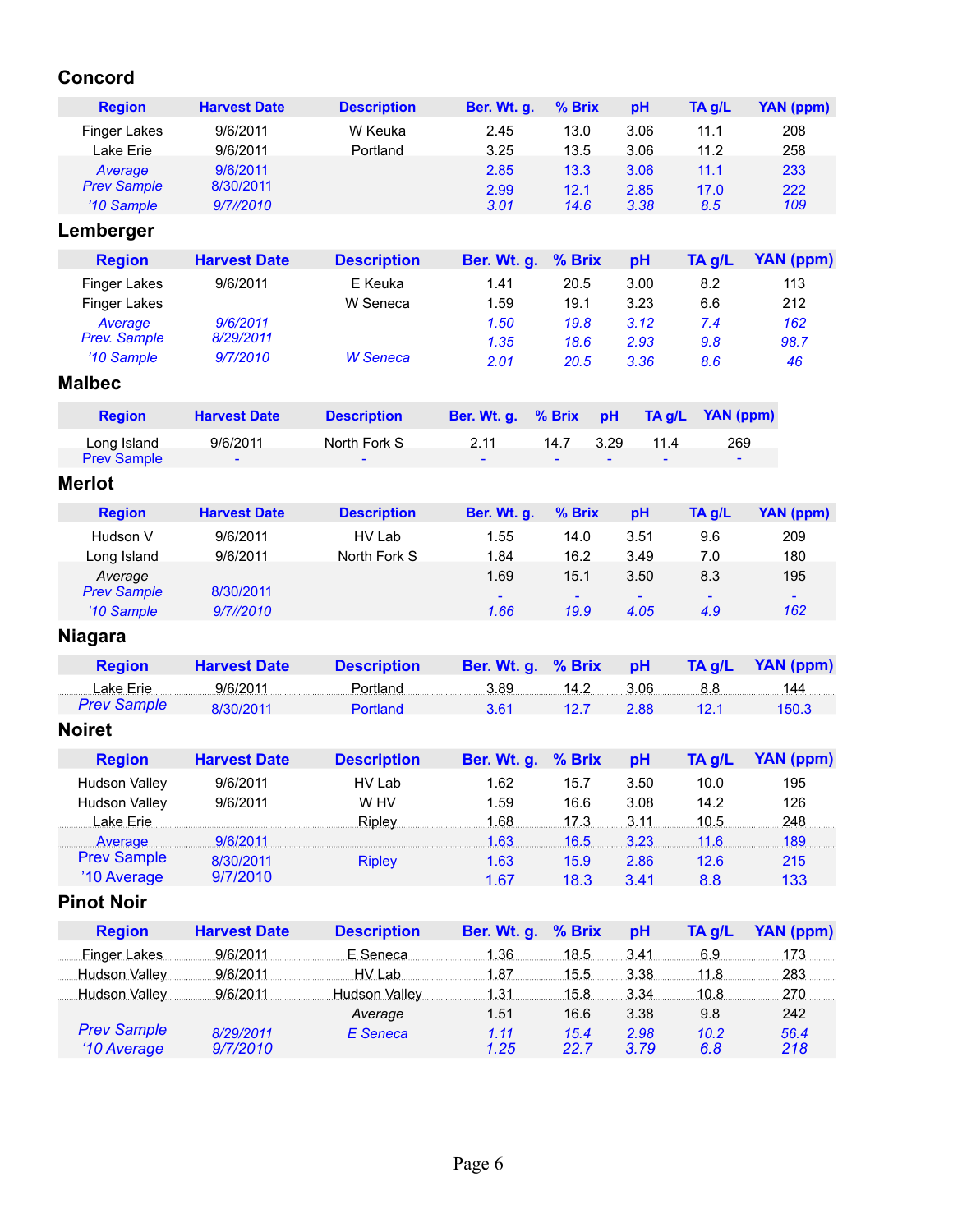### **Riesling**

| <b>Region</b>          | <b>Harvest Date</b>    | <b>Description</b>  |             | Ber. Wt.<br>g. | % Brix             | pH     | TA g/L    | <b>YAN (ppm)</b> |
|------------------------|------------------------|---------------------|-------------|----------------|--------------------|--------|-----------|------------------|
| Finger Lakes           | 9/6/2011               | E Seneca            |             | 1.33           | 15.2               | 2.90   | 12.1      | 35               |
| <b>Finger Lakes</b>    | 9/6/2011               | E Seneca            |             | 1.29           | 16.1               | 2.87   | 10.4      | 87               |
| Finger Lakes           | 9/6/2011               | W Seneca - LR/ST    |             | 1.37           | 16.1               | 2.88   | 11.4      | 55               |
| Finger Lakes           | 9/6/2011               | W Seneca - NLR/NST  |             | 1.19           | 16.4               | 2.89   | 11.2      | 48               |
| Finger Lakes           | 9/6/2011               | E Seneca-shoot thin |             | 1.30           | 16.7               | 2.89   | 11.1      | 55               |
| Finger Lakes           | 9/6/2011               | E Seneca - no thin  |             | 1.28           | 15.1               | 2.90   | 11.2      | 59               |
| Finger Lakes           | 9/6/2011               | W Cayuga            |             | 1.41           | 16.0               | 2.91   | 12.0      | 140              |
| Hudson Valley          | 9/6/2011               | HV Lab              |             | 1.48           | 14.7               | 3.30   | 10.1      | 245              |
| Lake Erie              | 9/6/2011               | Fredonia            |             | 1.65           | 13.2.              | 2.96   | 13.1      | 263              |
| Long Island            |                        | North Fork N        |             | 1.51           | 15.6               | 3.16   | 9.6       | 131.             |
| Average                | 9/6/2011               |                     |             | 1.38           | 15.5               | 2.97   | 11.2      | 112              |
| <b>Prev Sample</b>     | 8/30/2011              |                     |             | 1.19           | 13.9               | 2.76   | 16.8      | 89.9             |
| '10 Average            | 9/7//2010              |                     |             | 1.33           | 18.0               | 3.29   | 9.9       | 96               |
| <b>Sauvignon Blanc</b> |                        |                     |             |                |                    |        |           |                  |
| <b>Region</b>          | <b>Harvest Date</b>    | <b>Description</b>  | Ber. Wt. g. | % Brix         | pH                 | TA g/L | YAN (ppm) |                  |
| Long Island            | 9/6/2011               | North Fork N        | 1.58        | 17.1           | 3.30               | 8.9    | 167       |                  |
| <b>Prev Sample</b>     |                        |                     |             |                |                    |        |           |                  |
| '10 Sample             | 9/7/2010               |                     | 1.84        | 19.8           | 3.64               | 8.0    | 242       |                  |
| <b>Seyval Blanc</b>    |                        |                     |             |                |                    |        |           |                  |
| <b>Region</b>          | <b>Harvest Date</b>    | <b>Description</b>  |             |                | Ber. Wt. g. % Brix | pH     | TA g/L    | <b>YAN (ppm)</b> |
|                        | Finger Lakes 8/29/2011 | W Cayuga            |             | Harvested      |                    |        |           |                  |
| Hudson Valley          | 9/6/2011               | HV Lab              |             | 1.85           | 16.9               | 3.31   | 8.6       | 128              |
| Hudson Valley          | 9/6/2011               | WHV 1.92            |             |                | 15.1               | 3.19   | 10.5      | 125              |

| <b>Prev Sample</b> | 8/29/2011 | W Cayuga | 1.56 | 15.7 | -2.97     | 10 O | 96.1 |
|--------------------|-----------|----------|------|------|-----------|------|------|
| <b>10 Average</b>  | 8/30/2010 |          | 1 64 |      | 18.3 3.46 |      |      |

### **Traminette**

| <b>Region</b>        | <b>Harvest Date</b> | <b>Description</b> | <b>Ber. Wt. g.</b> | % Brix | pH   | $TA$ g/L | YAN (ppm) |
|----------------------|---------------------|--------------------|--------------------|--------|------|----------|-----------|
| Finger Lakes         | 9/6/2011            | W Keuka            | 1.42               | 15.7   | 2.79 | 11.8     | 37        |
| <b>Finger Lakes</b>  | 9/6/2011            | W Seneca           | 1.70               | 16.2   | 3.03 | 13.0     | 97        |
| <b>Hudson Valley</b> | 9/6/2011            | HV Lab             | 1.71               | 15.8   | 3.30 | 7.6      | 126       |
| <b>Hudson Valley</b> | 9/6/2011            | W HV               | 1.68               | 17.4   | 3.10 | 10.9     | 14        |
| Lake Erie            | 9/6/2011            | Fredonia           | 2.11               | 18.6   | 2.94 | 11.2     | 87        |
| Average              | 9/6/2011            |                    | 1.75               | 16.6   | 3.07 | 10.7     | 81        |
| <b>Prev Sample</b>   | 8/30/2011           |                    | 1.51               | 13.6   | 2.68 | 18.4     | 148.1     |
| '10 Average          | 9/7/2010            |                    | 1.68               | 18.7   | 3.32 | 11.2     | 158       |

# **Vignoles**

| <b>Region</b>       | <b>Harvest Date</b> | <b>Description</b>      | Ber. Wt. g. % Brix |      | pH   | $TA$ g/L | YAN (ppm) |
|---------------------|---------------------|-------------------------|--------------------|------|------|----------|-----------|
| <b>Finger Lakes</b> | 9/6/2011            | W Keuka-VSP, Shoot thin | 1.37               | 20.6 | 3.08 | 10.7     | 197       |
| <b>Finger Lakes</b> | 9/6/2011            | W keuka-VSP, No Thin    | 1.25               | 19.0 | 3.03 | 10.3     | 163       |
| Finger Lakes        | 9/6/2011            | W keuka-high wire ST    | 1.31               | 20.3 | 3.10 | 11.0     | 187       |
| Finger Lakes        | 9/6/2011            | W keuka-high wire NST   | 1.44               | 19.7 | 3.03 | 12.0     | 186       |
| Average             |                     |                         | 1.34               | 19.9 | 3.06 | 11.0     | 183       |
| <b>Prev Sample</b>  | 8/29/2011           |                         | 1.32               | 18.0 | 2.92 | 14.5     | 162       |
| '10 Average         | 9/7/2010            |                         | 1.53               | 20.6 | 3.22 | 15.5     | 288       |